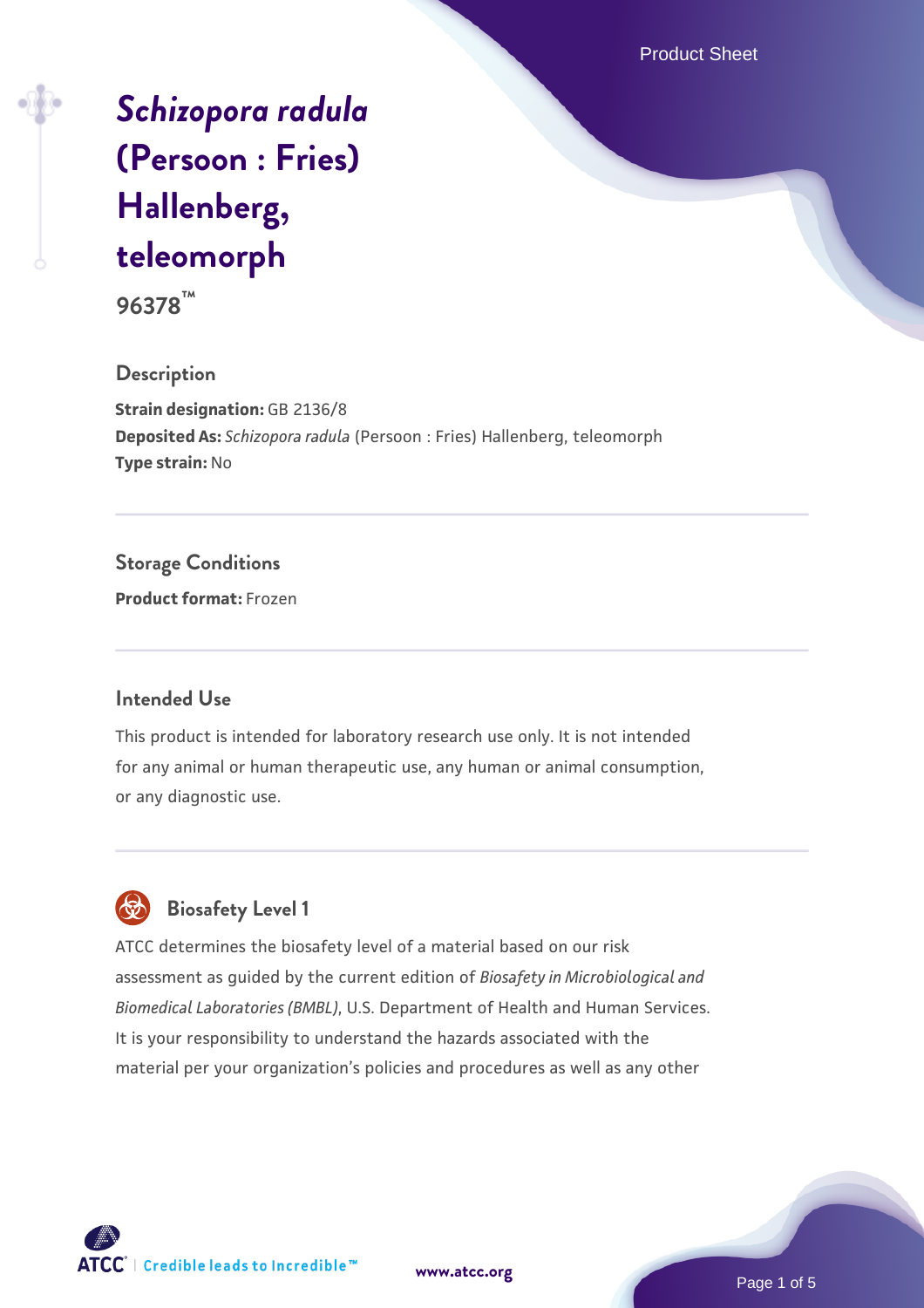**96378**

applicable regulations as enforced by your local or national agencies.

ATCC highly recommends that appropriate personal protective equipment is always used when handling vials. For cultures that require storage in liquid nitrogen, it is important to note that some vials may leak when submersed in liquid nitrogen and will slowly fill with liquid nitrogen. Upon thawing, the conversion of the liquid nitrogen back to its gas phase may result in the vial exploding or blowing off its cap with dangerous force creating flying debris. Unless necessary, ATCC recommends that these cultures be stored in the vapor phase of liquid nitrogen rather than submersed in liquid nitrogen.

# **Certificate of Analysis**

For batch-specific test results, refer to the applicable certificate of analysis that can be found at www.atcc.org.

## **Growth Conditions**

**Medium:**  [ATCC Medium 343: V8 juice agar](https://www.atcc.org/-/media/product-assets/documents/microbial-media-formulations/3/4/3/atcc-medium-0343.pdf?rev=fbf48fa24e664932828269db1822ab12) **Temperature:** 24°C

### **Material Citation**

If use of this material results in a scientific publication, please cite the material in the following manner: *Schizopora radula* (Persoon : Fries) Hallenberg, teleomorph (ATCC 96378)



**[www.atcc.org](http://www.atcc.org)**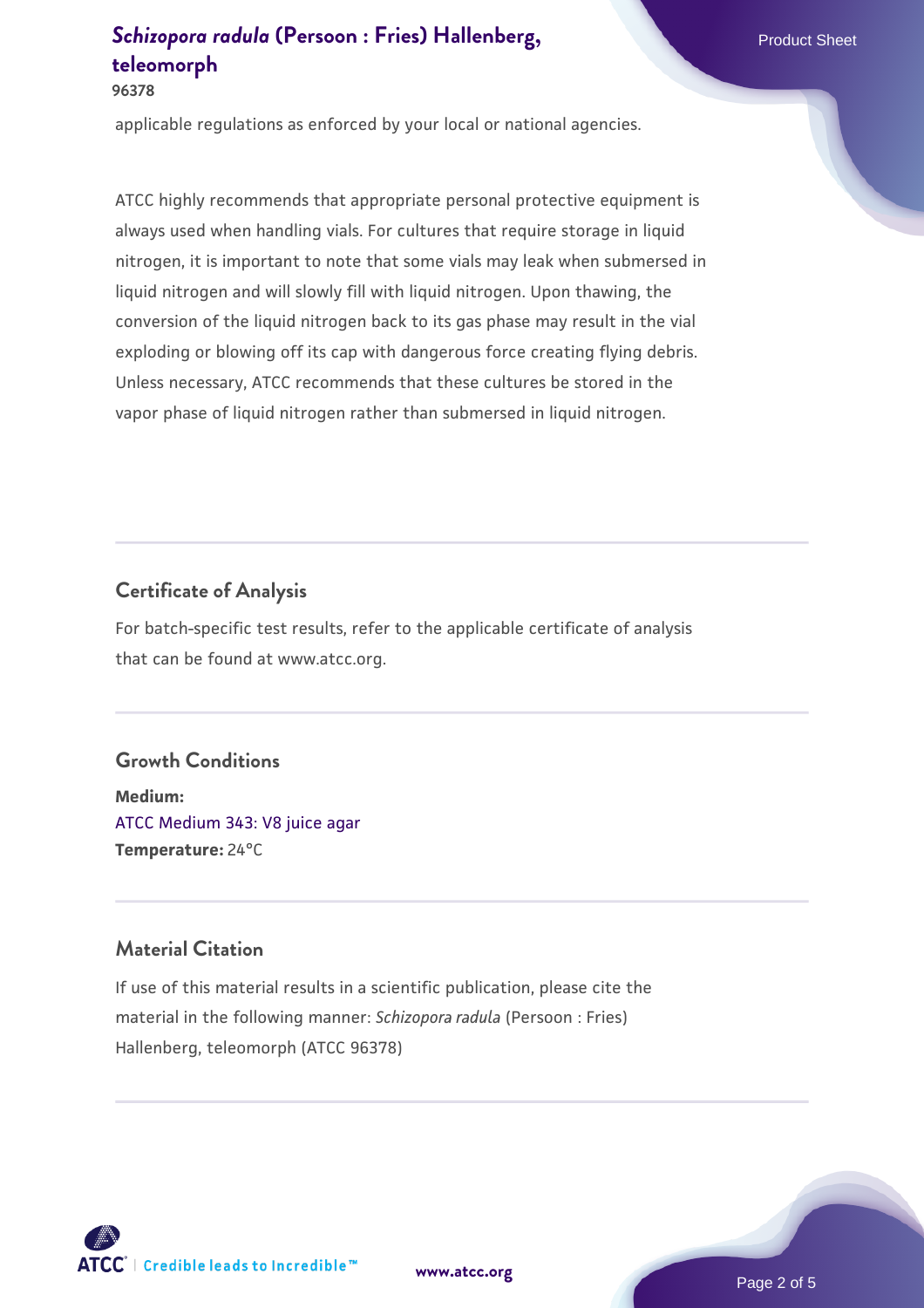**96378**

#### **References**

References and other information relating to this material are available at www.atcc.org.

## **Warranty**

The product is provided 'AS IS' and the viability of ATCC® products is warranted for 30 days from the date of shipment, provided that the customer has stored and handled the product according to the information included on the product information sheet, website, and Certificate of Analysis. For living cultures, ATCC lists the media formulation and reagents that have been found to be effective for the product. While other unspecified media and reagents may also produce satisfactory results, a change in the ATCC and/or depositor-recommended protocols may affect the recovery, growth, and/or function of the product. If an alternative medium formulation or reagent is used, the ATCC warranty for viability is no longer valid. Except as expressly set forth herein, no other warranties of any kind are provided, express or implied, including, but not limited to, any implied warranties of merchantability, fitness for a particular purpose, manufacture according to cGMP standards, typicality, safety, accuracy, and/or noninfringement.

### **Disclaimers**

This product is intended for laboratory research use only. It is not intended for any animal or human therapeutic use, any human or animal consumption, or any diagnostic use. Any proposed commercial use is prohibited without a license from ATCC.

While ATCC uses reasonable efforts to include accurate and up-to-date information on this product sheet, ATCC makes no warranties or representations as to its accuracy. Citations from scientific literature and

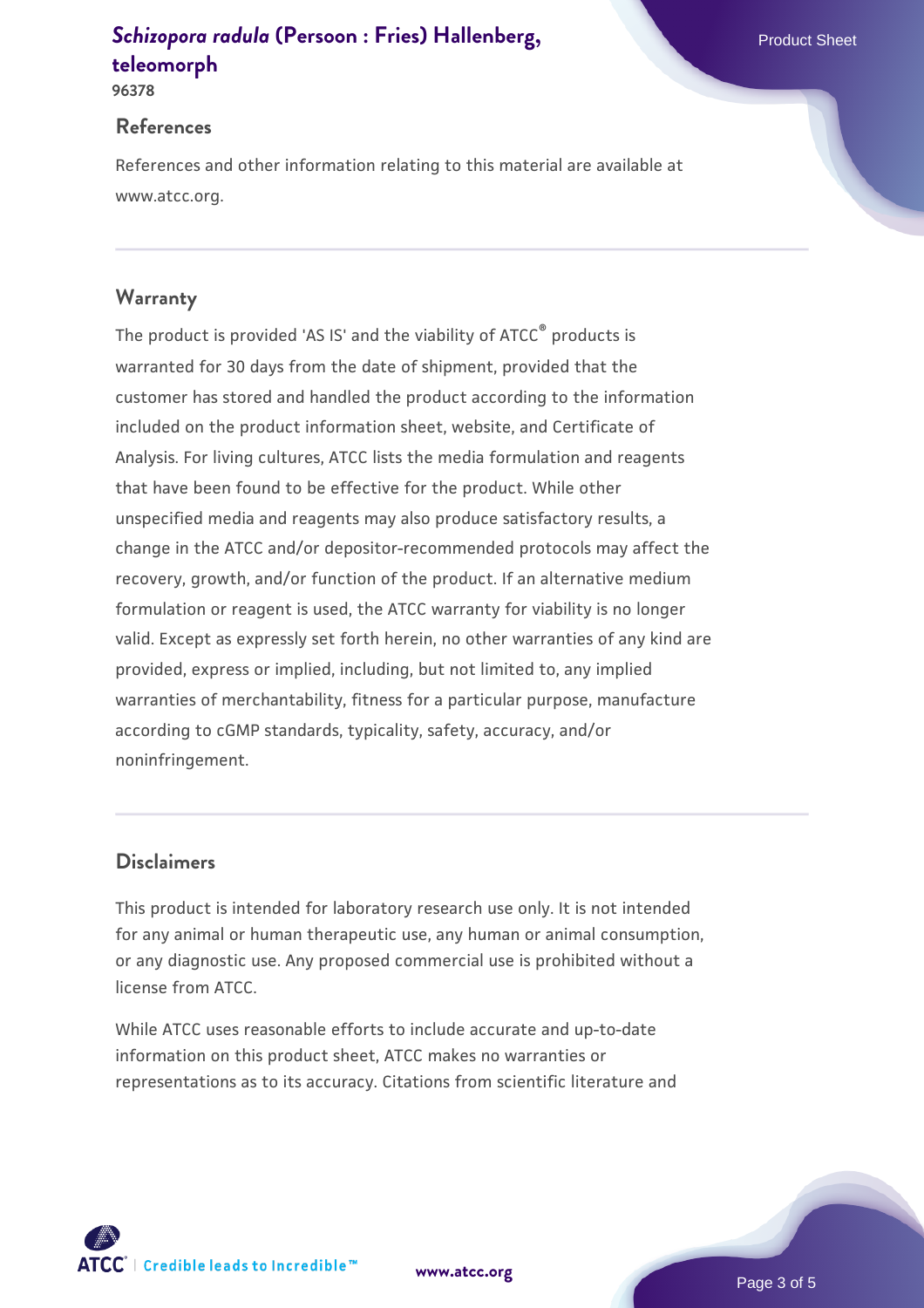**96378**

patents are provided for informational purposes only. ATCC does not warrant that such information has been confirmed to be accurate or complete and the customer bears the sole responsibility of confirming the accuracy and completeness of any such information.

This product is sent on the condition that the customer is responsible for and assumes all risk and responsibility in connection with the receipt, handling, storage, disposal, and use of the ATCC product including without limitation taking all appropriate safety and handling precautions to minimize health or environmental risk. As a condition of receiving the material, the customer agrees that any activity undertaken with the ATCC product and any progeny or modifications will be conducted in compliance with all applicable laws, regulations, and guidelines. This product is provided 'AS IS' with no representations or warranties whatsoever except as expressly set forth herein and in no event shall ATCC, its parents, subsidiaries, directors, officers, agents, employees, assigns, successors, and affiliates be liable for indirect, special, incidental, or consequential damages of any kind in connection with or arising out of the customer's use of the product. While reasonable effort is made to ensure authenticity and reliability of materials on deposit, ATCC is not liable for damages arising from the misidentification or misrepresentation of such materials.

Please see the material transfer agreement (MTA) for further details regarding the use of this product. The MTA is available at www.atcc.org.

## **Copyright and Trademark Information**

© ATCC 2021. All rights reserved. ATCC is a registered trademark of the American Type Culture Collection.

#### **Revision**

This information on this document was last updated on 2021-05-19



**[www.atcc.org](http://www.atcc.org)**